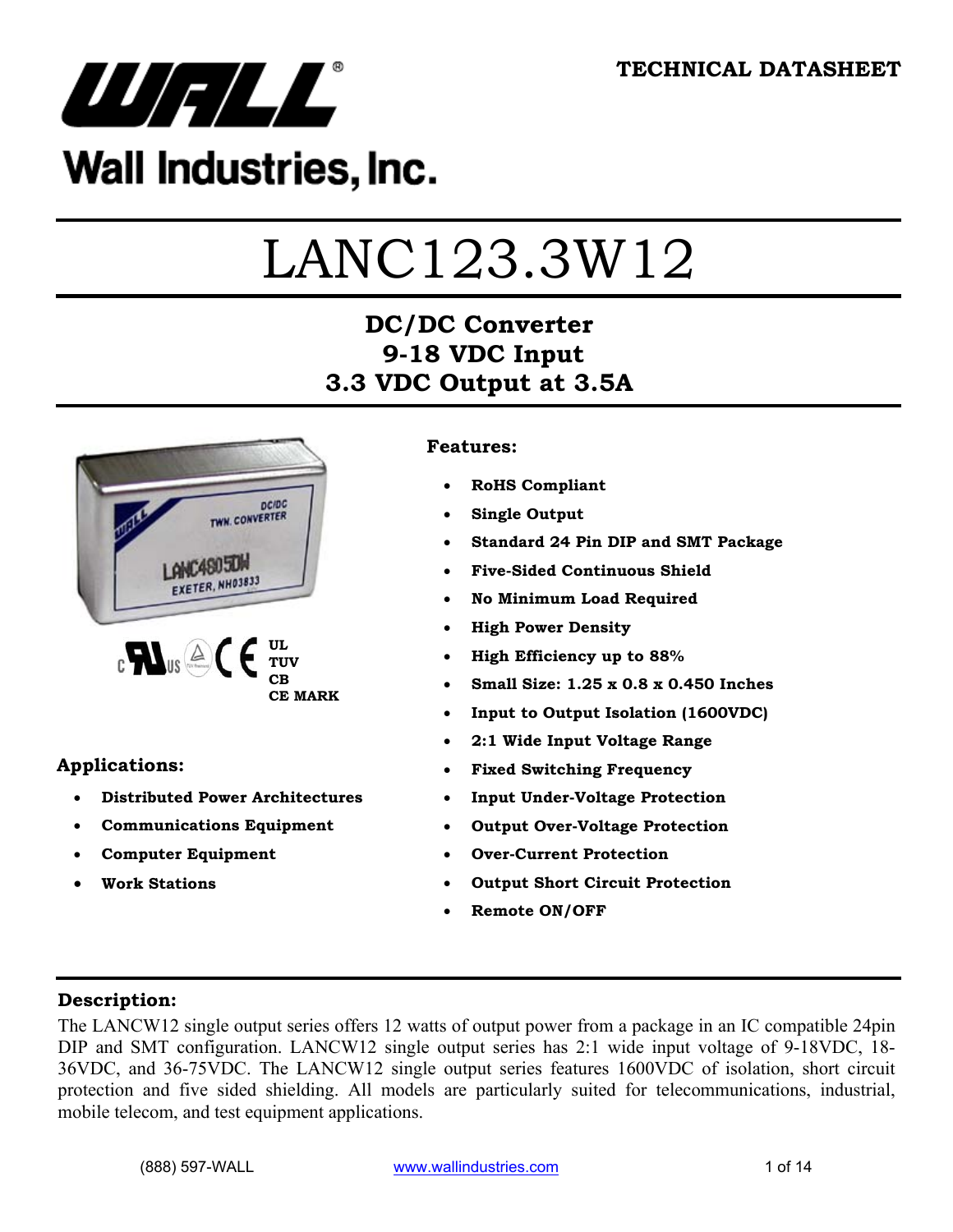

| <b>Technical Specifications</b>                             | Model No. LANC123.3W12                                                                                          |                  |                                |                  |                       |
|-------------------------------------------------------------|-----------------------------------------------------------------------------------------------------------------|------------------|--------------------------------|------------------|-----------------------|
|                                                             | All specifications are based on 25 °C, Nominal Input Voltage and Maximum Output Current unless otherwise noted. |                  |                                |                  |                       |
|                                                             | We reserve the right to change specifications based on technological advances.                                  |                  |                                |                  |                       |
| <b>SPECIFICATION</b><br><b>Switching Frequency</b>          | <b>Related condition</b><br>Test at nominal Vin and full load                                                   | Min              | <b>Nom</b><br>400              | <b>Max</b>       | Unit<br>kHz           |
| <b>INPUT</b> $(V_{in})$                                     |                                                                                                                 |                  |                                |                  |                       |
| <b>Operating Voltage Range</b>                              |                                                                                                                 | 9                | 12                             | 18               | Vdc                   |
| Input Voltage (Continuous)                                  |                                                                                                                 |                  |                                | 20               | Vdc                   |
| Input Voltage (Transient 100ms)                             |                                                                                                                 |                  |                                | 36               | Vdc                   |
| UVLO Turn-on Threshold                                      |                                                                                                                 |                  | 9                              |                  | Vdc                   |
| UVLO Turn-off Threshold                                     |                                                                                                                 |                  | 8                              |                  | Vdc                   |
| <b>Input Standby Current</b>                                | Nominal Vin and No Load                                                                                         |                  | 60                             |                  | mA                    |
| Input Voltage Variation                                     | Complies with EST300 132 part 4.4                                                                               |                  |                                | 5                | V/ms                  |
| <b>Input Current</b>                                        | Nominal Vin and Full Load                                                                                       |                  |                                | 1203             | mA                    |
| Reflected Ripple Current                                    | 5 to 20MHz, 12µH source impedance                                                                               |                  | 20                             |                  | $mA_{pk\text{-}pk}$   |
|                                                             | (See the Test Setup section - pg 8)                                                                             |                  |                                |                  |                       |
| <b>EFFICIENCY</b>                                           | Test at nominal Vin and full load                                                                               |                  | 84                             |                  | $\frac{0}{0}$         |
|                                                             | (See the Test Setup section $-$ pg 8)                                                                           |                  |                                |                  |                       |
| OUTPUT $(V_0)$                                              |                                                                                                                 |                  |                                |                  |                       |
| <b>Operating Output Range</b>                               | Nominal Vin and Full Load                                                                                       | 3.26             | 3.3                            | 3.34             | Vdc                   |
| Load Regulation (DIP Type)<br>Load Regulation (SMT Type)    | 0% to 100% Full Load                                                                                            | $-0.5$           |                                | $+0.5$           | $\frac{0}{0}$         |
| Line Regulation                                             | 0% to 100% Full Load<br>LL to HL at Full Load                                                                   | $-1.0$<br>$-0.2$ |                                | $+1.0$<br>$+0.2$ | $\%$<br>$\frac{0}{0}$ |
|                                                             | 5Hz to 20MHz bandwidth                                                                                          |                  |                                |                  |                       |
| Output Ripple & Noise                                       | (See the Test Setup section - pg 8)                                                                             |                  |                                | 85               | $mV_{pk-pk}$          |
| <b>Output Current</b>                                       |                                                                                                                 | $\theta$         |                                | 3.5              | A                     |
| Output Voltage Overshoot                                    | LL to HL at Full Load                                                                                           |                  | $\mathbf{0}$                   | $\mathfrak{Z}$   | % Vout                |
| Over Voltage Protection                                     | Zener diode clamp                                                                                               |                  | 3.9                            |                  | Vdc                   |
| Over Current Protection                                     |                                                                                                                 |                  | 150                            |                  | $%$ FL                |
| <b>Short Circuit Protection</b>                             |                                                                                                                 |                  | Continuous, automatic recovery |                  |                       |
| <b>DYNAMIC LOAD RESPONSE</b>                                | Test at nominal Vin                                                                                             |                  |                                |                  |                       |
| Peak Deviation                                              | Load step change from 75 to 100% or 100 to 75 % of FL                                                           |                  | 200                            |                  | mV                    |
| Setting Time (Vout $\leq 10\%$ peak deviation)              |                                                                                                                 |                  | 250                            |                  | $\mu s$               |
| <b>REMOTE ON/OFF</b>                                        | The ON/OFF pin voltage is referenced to -Vin<br>(See the Remote ON/OFF Control section - pg 5)                  |                  |                                |                  |                       |
| ON/OFF pin High Voltage (Remote ON)                         |                                                                                                                 | 3.0              |                                | 12               | Vdc                   |
| ON/OFF pin Low Voltage (Remote OFF)                         |                                                                                                                 | $\theta$         |                                | 1.2              | Vdc                   |
| ON/OFF pin Low Voltage, input current                       |                                                                                                                 |                  |                                | 2.5              | mA                    |
| <b>START UP TIME</b>                                        | Test at nominal Vin and constant resistive load                                                                 |                  |                                |                  |                       |
| Power Up                                                    |                                                                                                                 |                  | 450                            |                  | ms                    |
| Remote ON/OFF                                               |                                                                                                                 |                  | 5                              |                  | ms                    |
| <b>ISOLATION</b>                                            |                                                                                                                 |                  |                                |                  |                       |
| Isolation Voltage (Input-Output)                            |                                                                                                                 | 1600             |                                |                  | Vdc                   |
| Isolation Voltage (Output to Case–DIP Type)                 |                                                                                                                 | 1600             |                                |                  | Vdc                   |
| Isolation Voltage (Output to Case–SMT Type)                 |                                                                                                                 | 1000             |                                |                  | Vdc                   |
| Isolation Voltage (Input to Case - DIP Type)                |                                                                                                                 | 1600             |                                |                  | Vdc                   |
| Isolation Voltage (Input to Case - SMT Type)                |                                                                                                                 | 1000             |                                |                  | Vdc                   |
| <b>Isolation Resistance</b><br><b>Isolation Capacitance</b> |                                                                                                                 |                  |                                | 1200             | $G\Omega$             |
| <b>ENVIRONMENTAL</b>                                        |                                                                                                                 |                  |                                |                  | pF                    |
| Operating Ambient Temperature (w/ derating)                 |                                                                                                                 | $-40$            |                                | 85               | $^{\circ}C$           |
| <b>Operating Case Temperature</b>                           |                                                                                                                 |                  |                                | 100              | $\rm ^{o}C$           |
| Storage Temperature                                         |                                                                                                                 | $-55$            |                                | 105              | $^{\rm o}{\rm C}$     |
| Temperature Coefficient                                     |                                                                                                                 | $-0.02$          |                                | $+0.02$          | $\%$ / $^0C$          |
| <b>MTBF</b>                                                 | See the MTBF and Reliability section (pg 13)                                                                    |                  |                                |                  |                       |
| Bellcore TR-NWT-000332, $T_C = 40^{\circ}C$                 |                                                                                                                 |                  | 2,750,000                      |                  | hours                 |
| MIL-STD-217F                                                |                                                                                                                 |                  | 1,080,000                      |                  | hours                 |
| <b>MECHANICAL</b>                                           |                                                                                                                 |                  |                                | See Figure 1     |                       |
| Weight                                                      |                                                                                                                 |                  | 18.0                           |                  | grams                 |
| Dimensions                                                  |                                                                                                                 |                  | $1.25 \times 0.8 \times 0.450$ |                  | inches                |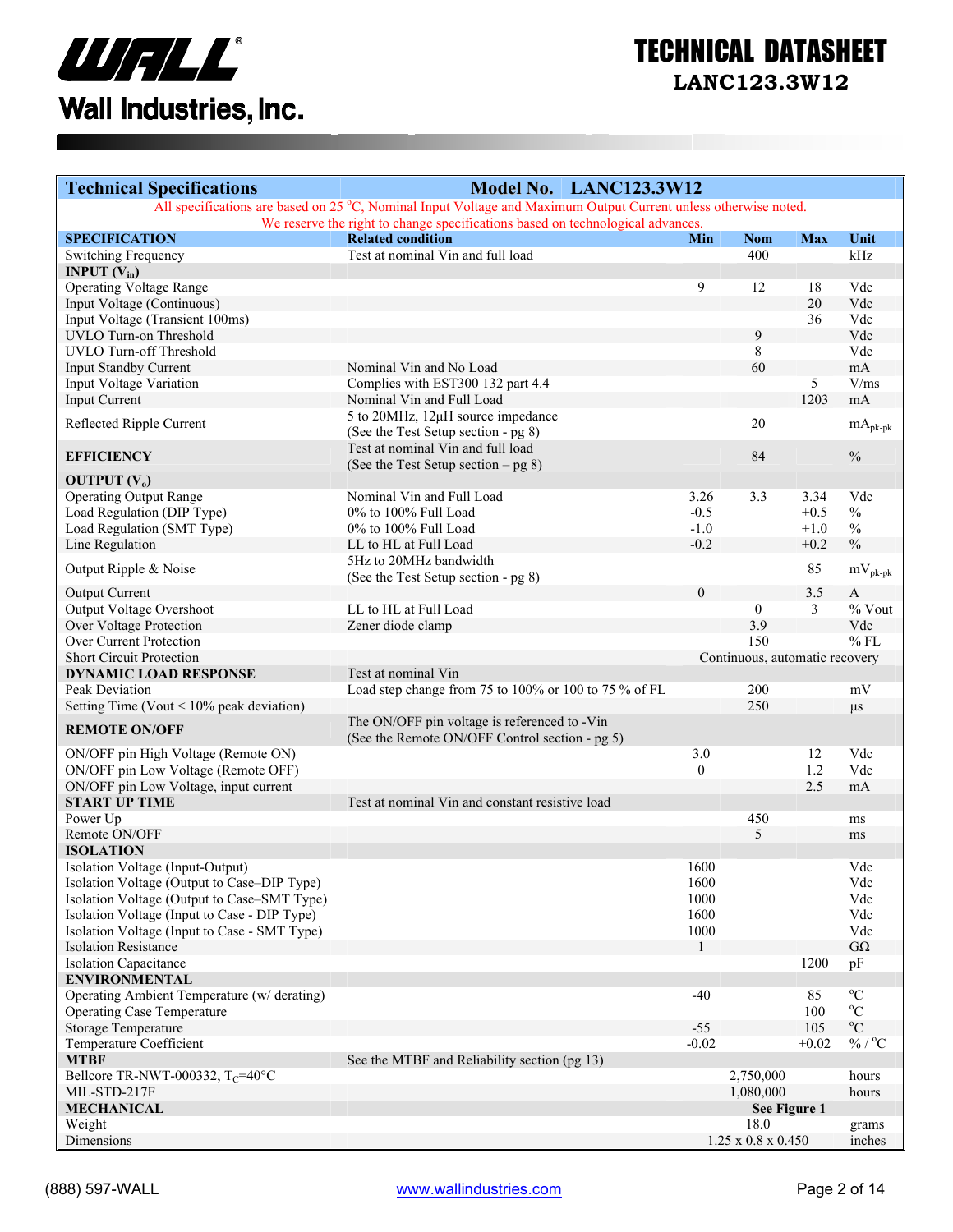

#### **Figure 1: Mechanical Dimensions**



Pin size is 0.02(0.5) Dia or 0.01 x 0.02 (0.25 x 0.50) Rectangular Pin

**Table 1**

| <b>Pin Connection</b> |               |     |               |  |
|-----------------------|---------------|-----|---------------|--|
| Pin                   | <b>Define</b> | Pin | <b>Define</b> |  |
|                       | <b>CTRL</b>   |     |               |  |
|                       | -Input        | 23  | +Input        |  |
|                       | -Input        | 22  | $+$ Input     |  |
|                       |               |     |               |  |
|                       | <b>NC</b>     | 16  | -Output       |  |
|                       | <b>NC</b>     | 14  | +Output       |  |

1. **All dimensions are in Inches (mm)**  Tolerance: x.xx±0.02 (x.x±0.5) 2. Pin pitch tolerance ±0.014(0.35)





**Table 2**

| <b>Pin Connection</b> |               |               |               |  |
|-----------------------|---------------|---------------|---------------|--|
| Pin                   | <b>Define</b> | Pin           | <b>Define</b> |  |
|                       | <b>CTRL</b>   |               |               |  |
| 2                     | -Input        | 23            | +Input        |  |
| 3                     | -Input        | 22            | +Input        |  |
|                       |               |               |               |  |
| g                     | NС            | 16            | -Output       |  |
| 11                    | <b>NC</b>     | 14            | +Output       |  |
| <b>Others</b>         | <b>NC</b>     | <b>Others</b> | <b>NC</b>     |  |

1. **All dimensions in Inches (mm)** 

Tolerance: x.xx±0.02 (x.x±0.5)

2. Pin pitch tolerance ±0.014(0.35)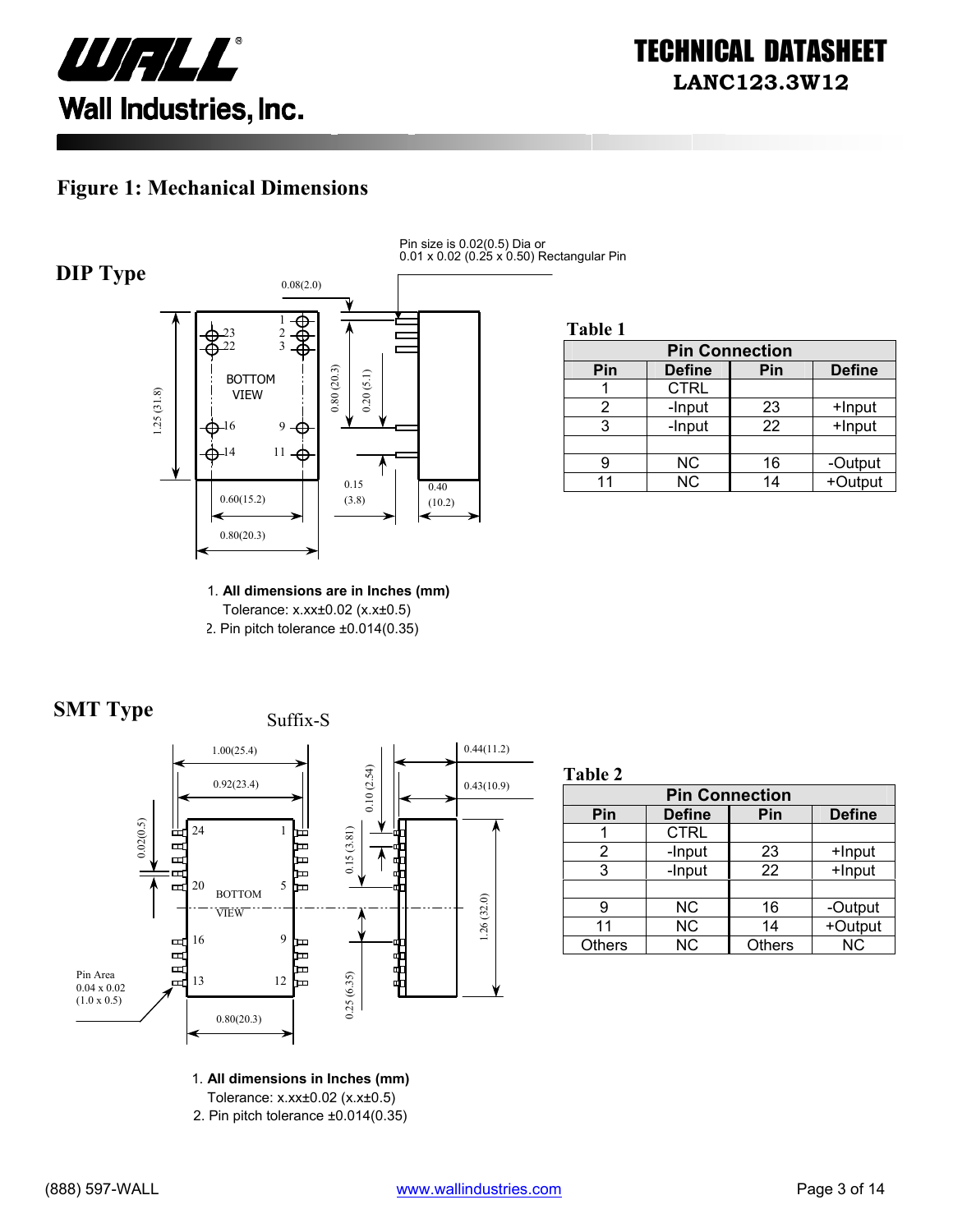

#### **DESIGN CONSIDERATIONS:**

#### **Output Over Current Protection**

When excessive output currents occur in the system, circuit protection is required on all power supplies. Normally, overload current is maintained at approximately 150% of rated current for the LANCW12 single output series.

Fold back-mode is a method of operation in a power supply whose purpose is to protect the power supply from being damaged during an over-current fault condition. It also enables the power supply to operate normally when the fault is removed.

One of the problems resulting from over current is that excessive heat may be generated in power devices; especially MOSFET and Schottky diodes and the temperature of those devices may exceed their specified limits. A protection mechanism has to be used to prevent those power devices from being damaged.

The operation of fold back is as follows. When the current sense circuit sees an over-current event, the output voltage of the module will be decreased for low power dissipation and decrease the heat of the module.



#### **Output Over Voltage Protection**

The output over-voltage protection consists of an output Zener diode that monitors the voltage on the output terminals. If the voltage on the output terminals exceeds the over-voltage protection threshold, then the Zener diode clamps the output voltage.

#### **Input Source Impedance**

The power module should be connected to a low impedance input source. Highly inductive source impedance can affect the stability of the power module. Input external L-C filter is recommended to minimize input reflected ripple current. The inductor is simulated source impedance of 12µH and capacitor is Nippon chemi-con KZE series  $47\mu$ F/100V. The capacitor must as close as possible to the input terminals of the power module for lower impedance.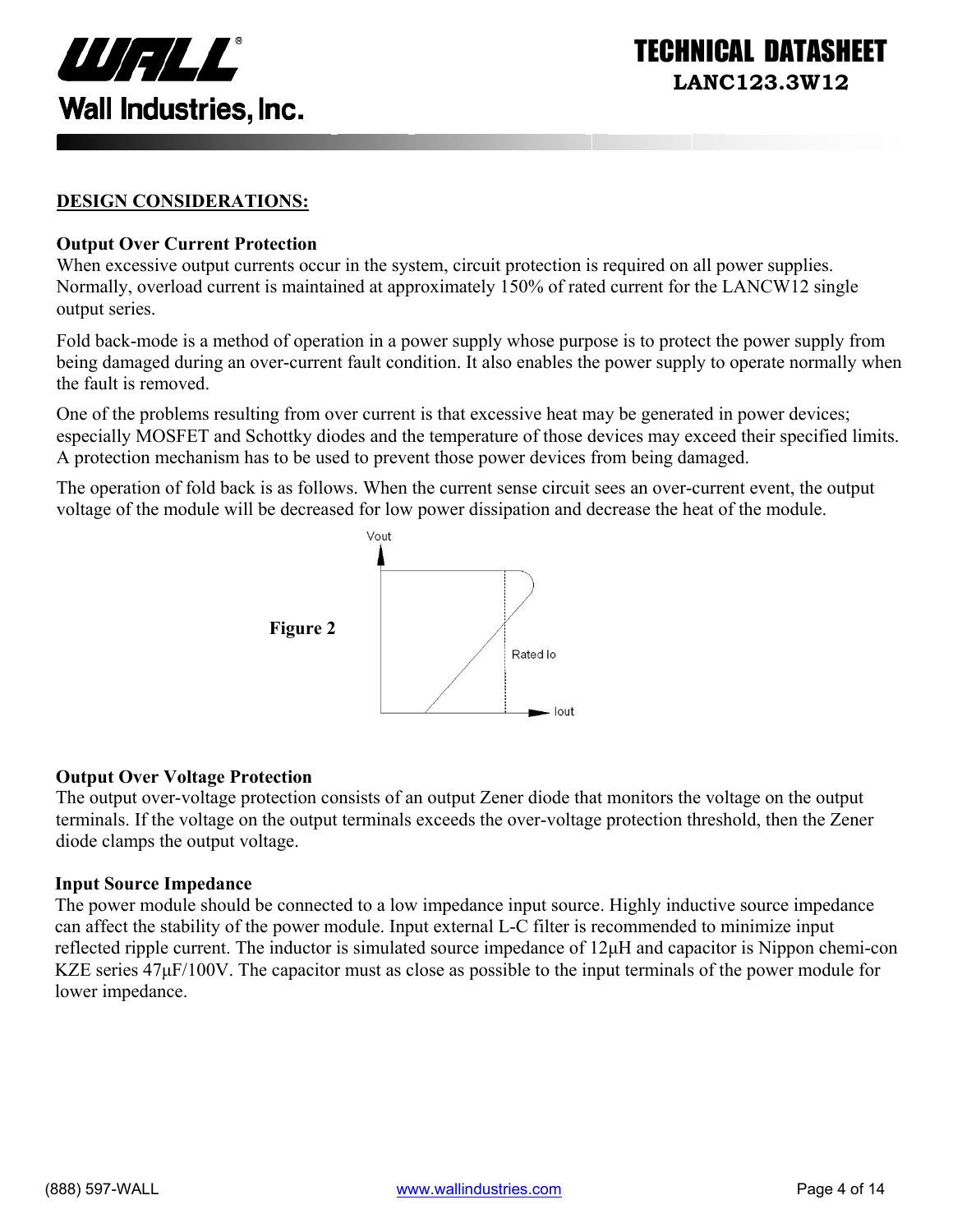

#### **Thermal Consideration**

The power module operates in a variety of thermal environments. However, sufficient cooling should be provided to help ensure reliable operation of the unit. Heat is removed by conduction, convention, and radiation to the surrounding environment. Proper cooling can be verified by measuring the point as the figure below. The temperature at this location should not exceed 105°C. When operating, adequate cooling must be provided to maintain the test point temperature at or below 105°C. Although the maximum point temperature of the power modules is 105°C, you can limit this temperature to a lower value for extremely high reliability.



#### **Remote ON/OFF Control**

The positive logic remote ON/OFF control circuit is included.

Turns the module ON during a logic High on the On/Off pin and turns OFF during a logic Low. The On/Off pin is an open collector/drain logic input signal (Von/off) that's referenced to GND. If not using the Remote On/Off feature, please open circuit between on/off pin and –input pin to turn the module on.

#### **Remote ON/OFF Implementation**



Level Control using TTL Output Level Control using Line Voltage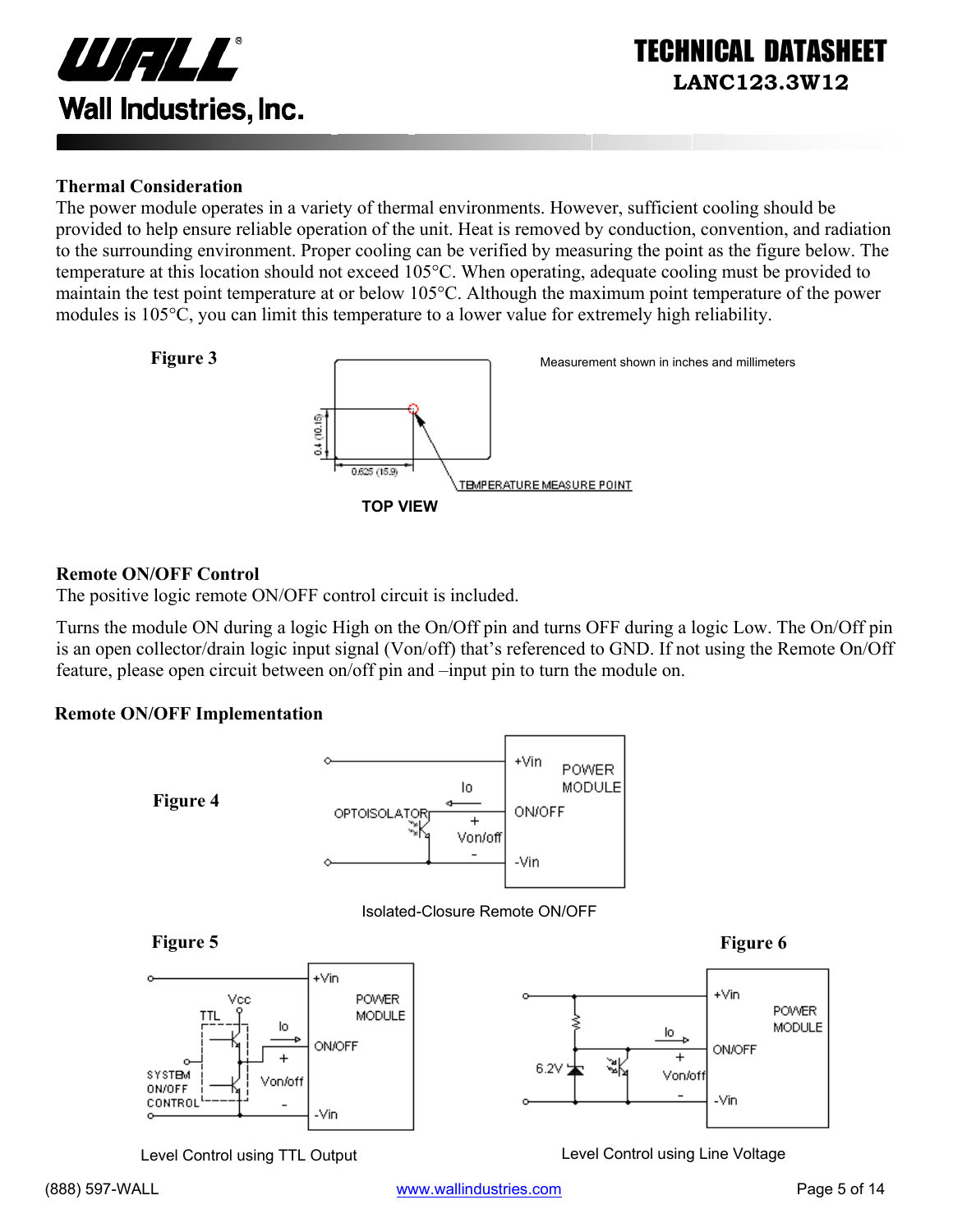



**Graph 3:** Output Power vs. Ambient Temperature & Airflow









(Nominal Vin) **Graph 4:** Power Dissipation Vs. Output Current



**Graph 6:** Typical Output Ripple and Noise (Nominal Vin and Full Load)

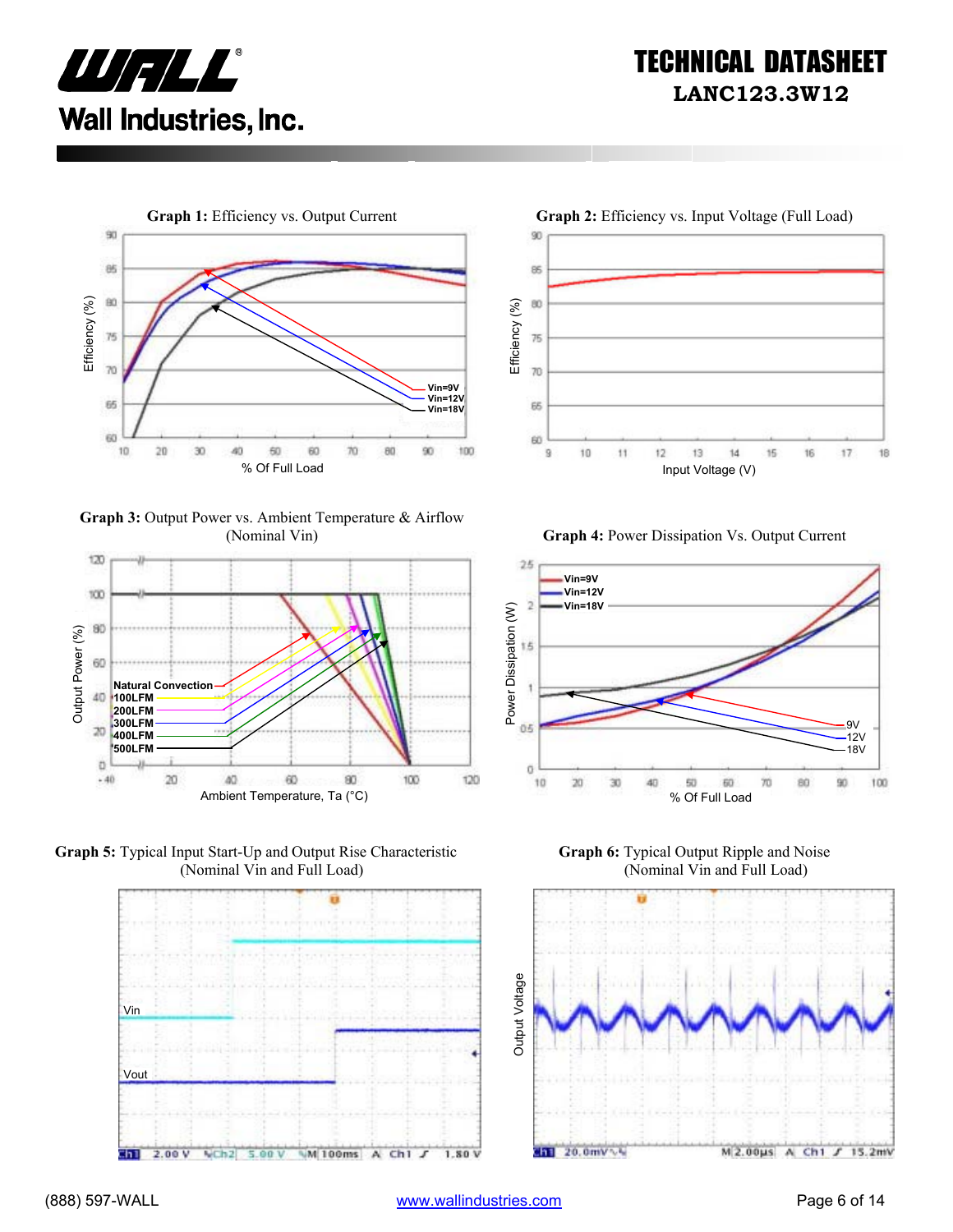



**Graph 7:** Using ON/OFF Voltage Start-Up and Vo Rise

**Graph 8:** Transient Response to Dynamic Load Change from 100% to 75% to 100% of Full Load at Nominal Vin

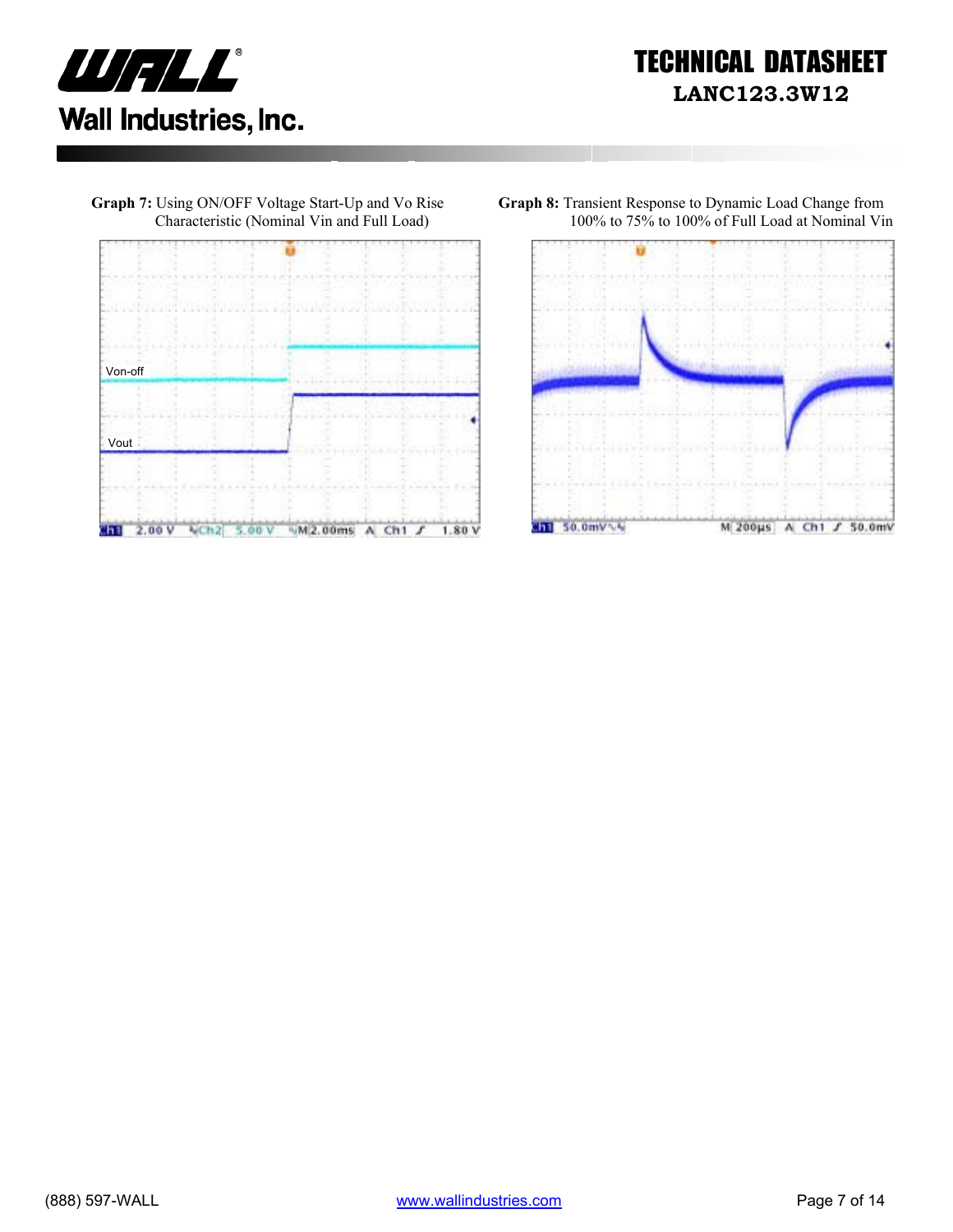

#### **TEST SETUP:**

The LANC123.3W12 specifications are tested with the following configurations:

#### **Input Reflected-Ripple Current Measurement Test Setup**



| <b>Component</b> | <b>Value</b> | <b>Voltage</b> | <b>Reference</b>                |
|------------------|--------------|----------------|---------------------------------|
|                  | 12uH         | -----          | ----                            |
|                  | 7uF          | 100V           | Aluminum Electrolytic Capacitor |

#### **Peak-to-Peak Output Ripple & Noise Measurement Setup**



#### **Output Voltage and Efficiency Measurement Setup**

**Figure 10** 



NOTE: All measurements are taken at the module terminals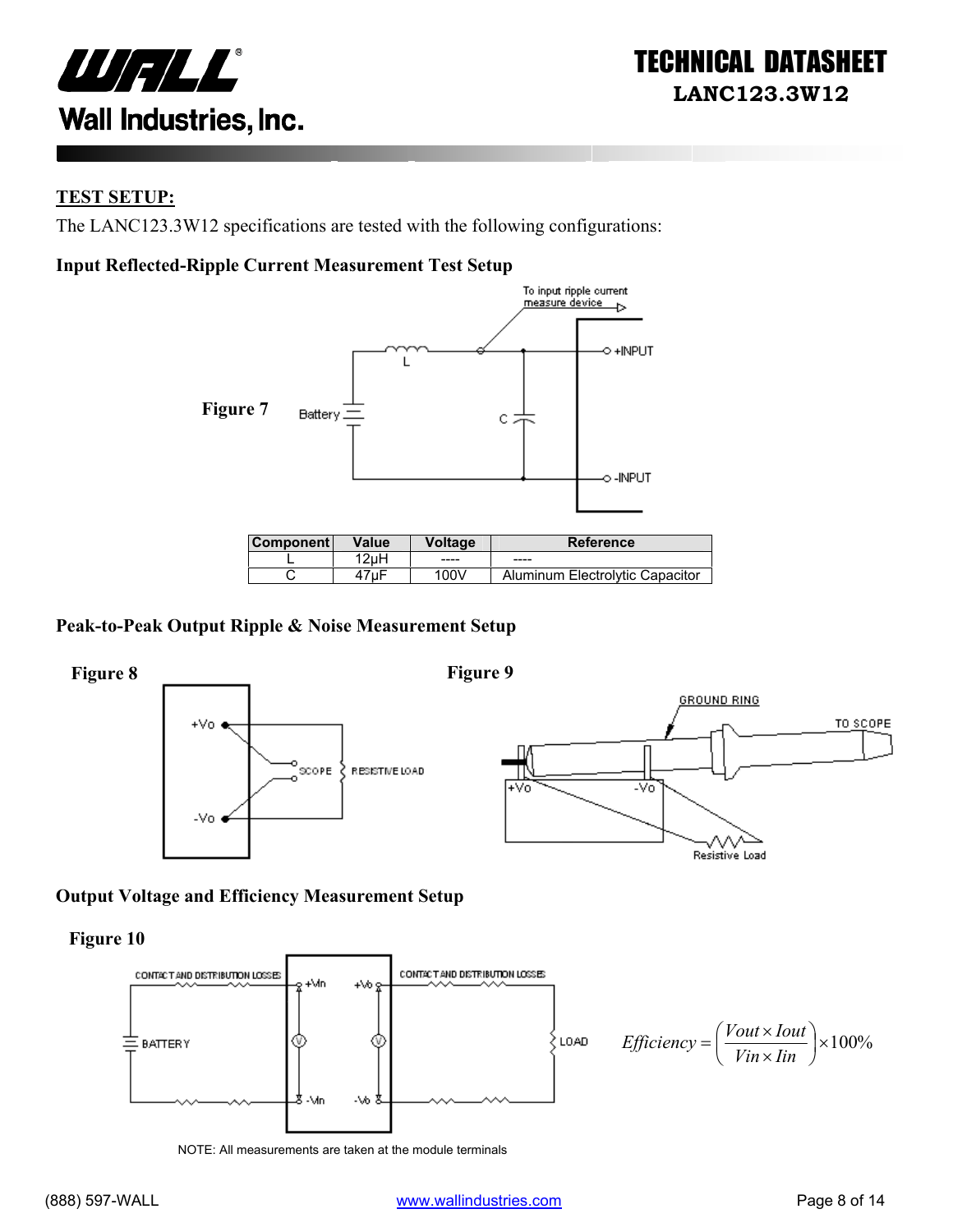

#### **EMC Considerations**



**Suggested Schematic for EN55022 Conducted Emission Class A Limits** 

To meet Conducted Emissions EN55022 CLASS A needed the following components:

| LANC12xxW12                     |                    |         |                  |  |
|---------------------------------|--------------------|---------|------------------|--|
| <b>Component</b>                | Value              | Voltage | <b>Reference</b> |  |
| C1                              | 6.8 <sub>U</sub> F | 50V     | <b>1210 MLCC</b> |  |
| C <sub>2</sub> , C <sub>3</sub> | 1000pF             | 2KV     | <b>1206 MLCC</b> |  |

#### **LANC24xxW12**

| <b>Component</b>                | Value  | <b>Voltage</b> | <b>Reference</b> |
|---------------------------------|--------|----------------|------------------|
| C1                              | 4.7uF  | 50V            | <b>1210 MLCC</b> |
| C <sub>2</sub> , C <sub>3</sub> | 1000pF | 2KV            | <b>1206 MLCC</b> |

#### **LANC48xxW12**

|                                 |                    | ---------------- |                  |
|---------------------------------|--------------------|------------------|------------------|
| Component                       | Value              | <b>Voltage</b>   | <b>Reference</b> |
| C <sub>1</sub>                  | 2.2 <sub>U</sub> F | 100V             | <b>1812 MLCC</b> |
| C <sub>2</sub> , C <sub>3</sub> | 1000pF             | 2KV              | <b>1206 MLCC</b> |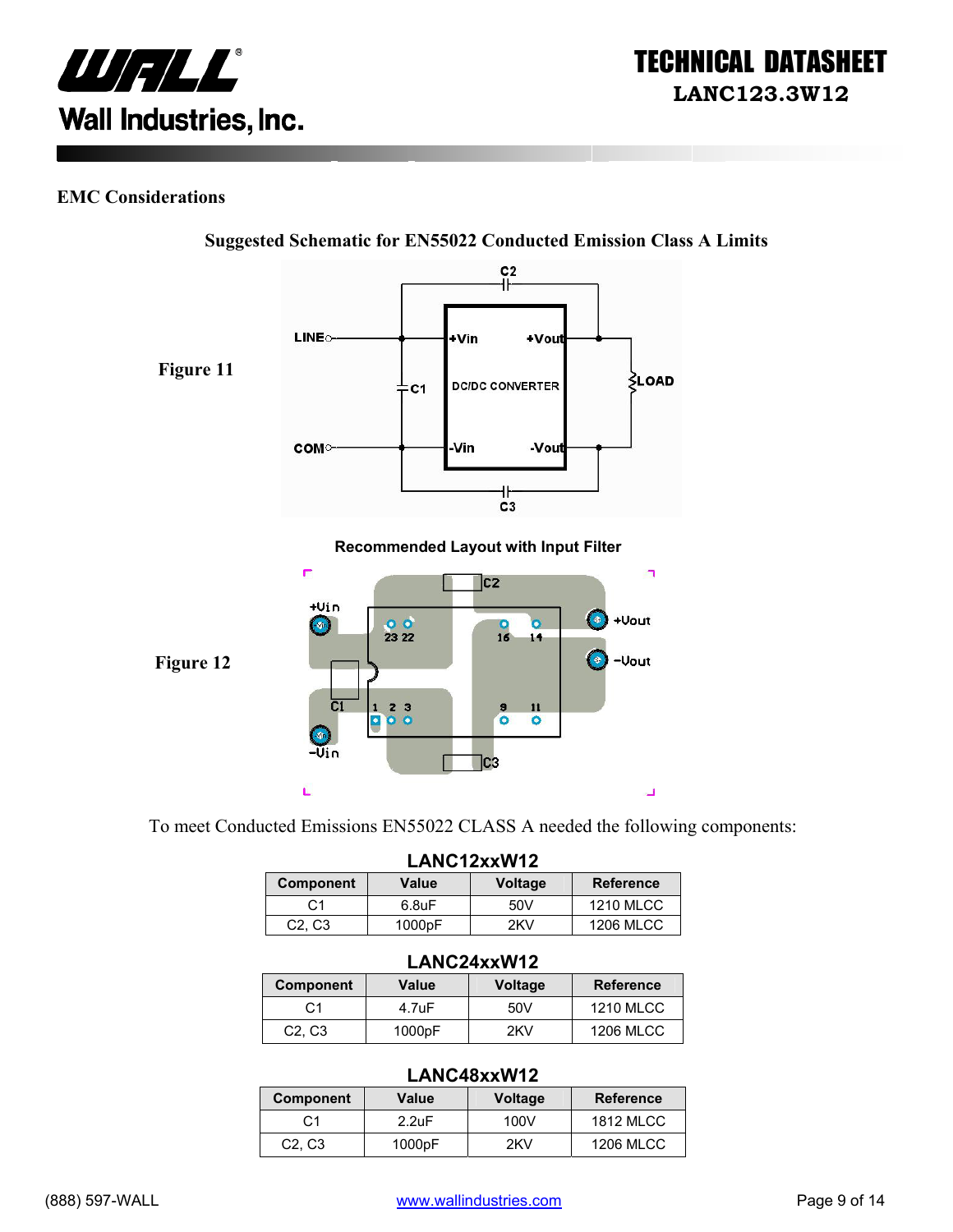

#### **EMC Considerations (Continued)**



To meet Conducted Emissions EN55022 CLASS B needed the following components:

| LANC12xxW12                     |                    |                |                            |
|---------------------------------|--------------------|----------------|----------------------------|
| <b>Component</b>                | Value              | <b>Voltage</b> | <b>Reference</b>           |
| C1                              | 3.3 <sub>U</sub> F | 50V            | <b>1812 MLCC</b>           |
| C <sub>3</sub> . C <sub>4</sub> | 1000pF             | 2KV            | <b>1206 MLCC</b>           |
|                                 | 325uH              | ----           | Common Choke, P/N: PMT-050 |

#### **LANC24xxW12**

| <b>Component</b>                | Value              | Voltage | <b>Reference</b>           |
|---------------------------------|--------------------|---------|----------------------------|
|                                 | 4.7uF              | 50V     | 1812 MLCC                  |
| C <sub>3</sub> . C <sub>4</sub> | 1000 <sub>pF</sub> | 2KV     | 1206 MLCC                  |
|                                 | 325 <sub>u</sub> H | ____    | Common Choke, P/N: PMT-050 |

#### **LANC48xxW12**

| <b>Component</b>                | Value              | <b>Voltage</b> | <b>Reference</b>           |
|---------------------------------|--------------------|----------------|----------------------------|
| C1                              | $2.2 \text{uF}$    | 100V           | <b>1812 MLCC</b>           |
| C <sub>3</sub> . C <sub>4</sub> | 1000 <sub>pF</sub> | 2KV            | 1206 MLCC                  |
|                                 | $325\mu H$         | ----           | Common Choke, P/N: PMT-050 |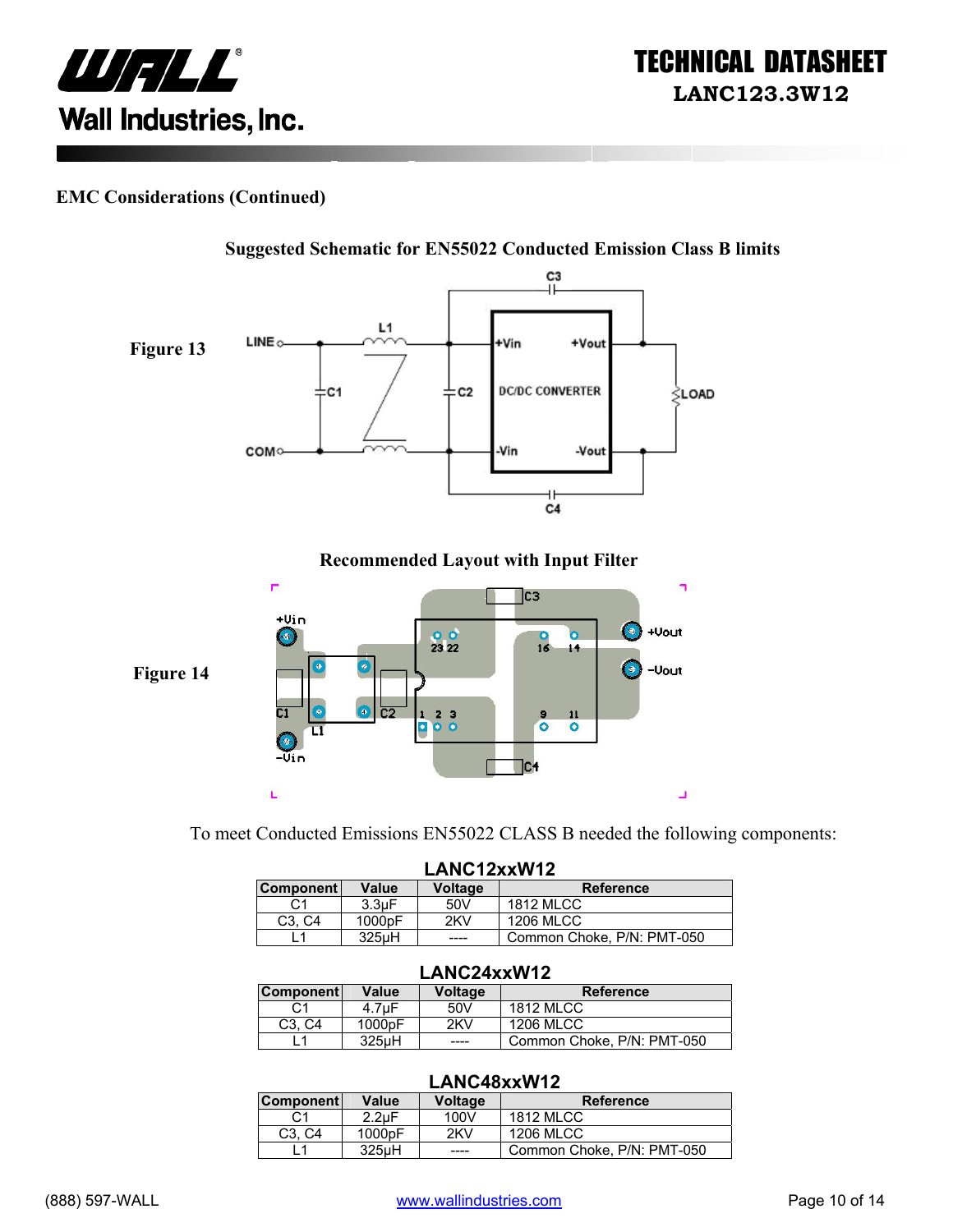

#### **Recommended Pad Layout for DIP Type**



 $0.18(4.57)$ o  $\vert$ 10X00.055±0.004<br>(01.4±0.1)(PAD)  $\bar{z}$  $23$   $\bullet$ | ) a—a<br>|*|* VIEW  $22\bigcirc$  $\overline{3}$  $0.70(17.78)$  $0.10(2.54)$ **TOP**  $10 \times \emptyset 0.028 \pm 0.004$ Ŧ VIEW 0.0393(1.0)MIN  $(\phi 0.71 \pm {}^{0.1}_{0})$ (HOLE)  $\mathbf 9$ 16 → æ  $14<sup>o</sup>$  $\mathbf{O}$ -11 A-A VIEW  $0.20(5.08)$  $0.60(15.2)$ 

#### **Recommended Pad Layout for SMT Type**

 $0.060(1.54)$  $0.485(12.32)$  $0.485(12.32)$  $0.100(2.54)$  $\overline{1}$  $24$  $0.150(3.81)$ **Figure 16** Ξ  $\blacksquare$ TOP Г VIEW  $0.250(6.35)$  $0.100(2.54)$ 12 13  $0.079(2.03)$  $1.05(26.67)$ 

- 1. **All dimensions in Inches (mm)**
- 2. Pin pitch tolerance ±0.35mm
- 3. Tolerance: x.xx±0.02 (x.x±0.5)

x.xxx±0.01 (x.xx±0.25)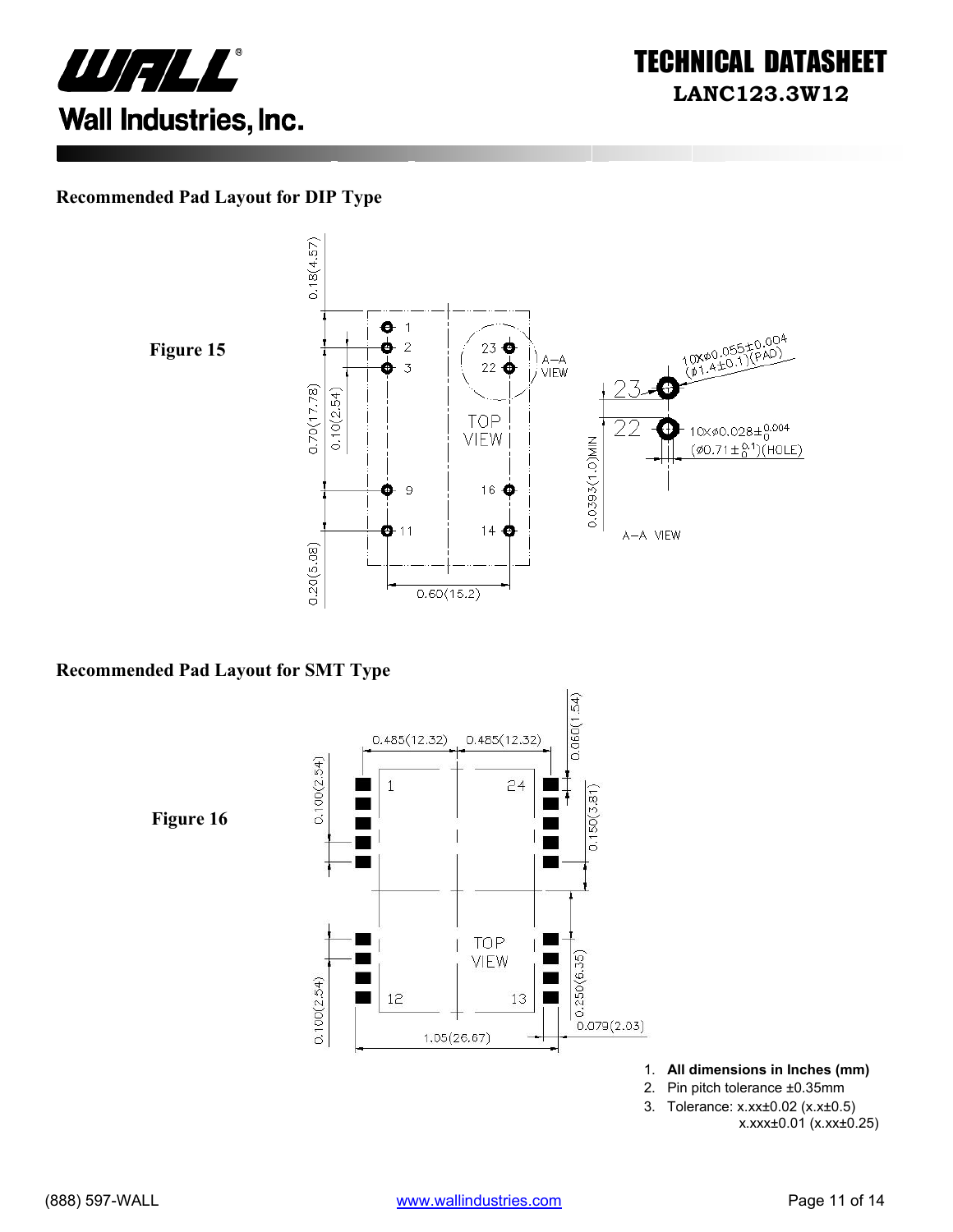

#### **Soldering and Reflow Considerations:**



**Lead Free Wave Solder Profile for DIP Type**

#### Preheat | Rise temp. speed: 3℃/sec max. Zone Preheat temp: 100~130℃ Actual Peak temp: 250~260°C<br>Heating Peak time (T1+T2 time) Peak time (T1+T2 time): 4~6 sec

#### **Lead free reflow profile for SMT type**



| Zone              | <b>Reference Parameter</b>                                                                                                    |
|-------------------|-------------------------------------------------------------------------------------------------------------------------------|
| Preheat<br>Zone   | Rise temp. speed: 1~3°C/sec<br>Preheat time: 60~120sec<br>Preheat temp.155~185°C                                              |
| Actual<br>Heating | Rise temp. speed: 1~3°C/sec<br>Melting time: 30~60 sec<br>Melting temp: 217°C<br>Peak temp: 230~240°C<br>Peak time: 10~20 sec |
| Coolina           | Rise temp. speed: -1~ -5°C/sec                                                                                                |

Reference Solder: Sn-Ag-Cu; Sn-Cu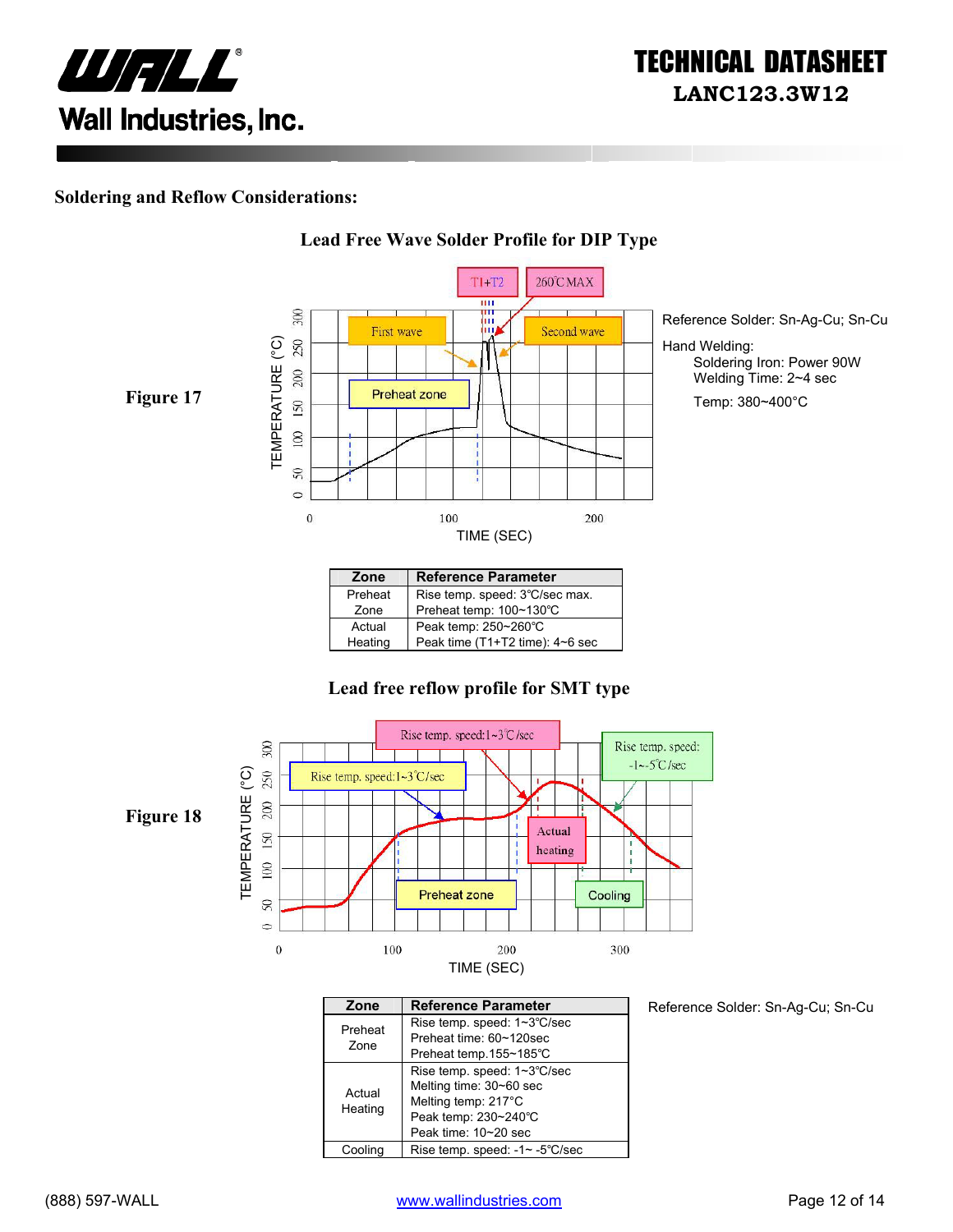

#### **Packaging Information:**



#### **Safety and Installation Instruction:**

#### **Fusing Consideration**

Caution: This power module is not internally fused. An input line fuse must always be used.

This encapsulated power module can be used in a wide variety of applications, ranging from simple stand-alone operation to an integrated part of sophisticated power architecture. To maximum flexibility, internal fusing is not included; however, to achieve maximum safety and system protection, always use an input line fuse. The safety agencies require a normal-blow fuse with maximum rating of 3A. Based on the information provided in this data sheet on Inrush energy and maximum DC input current; the same type of fuse with lower rating can be used. Refer to the fuse manufacturer's data for further information.

#### **MTBF and Reliability**

The MTBF of the LANCW12 single output series of DC/DC converters has been calculated using Bellcore TR-NWT-000332 Case I: 50% stress, Operating Temperature at 40°C (Ground fixed and controlled environment). The resulting figure for MTBF is  $2.75 \times 10^6$  hours.

MIL-HDBK 217F NOTICE2 FULL LOAD, Operating Temperature at 25°C. The resulting figure for MTBF is  $1.078 \times 10^6$  hours.